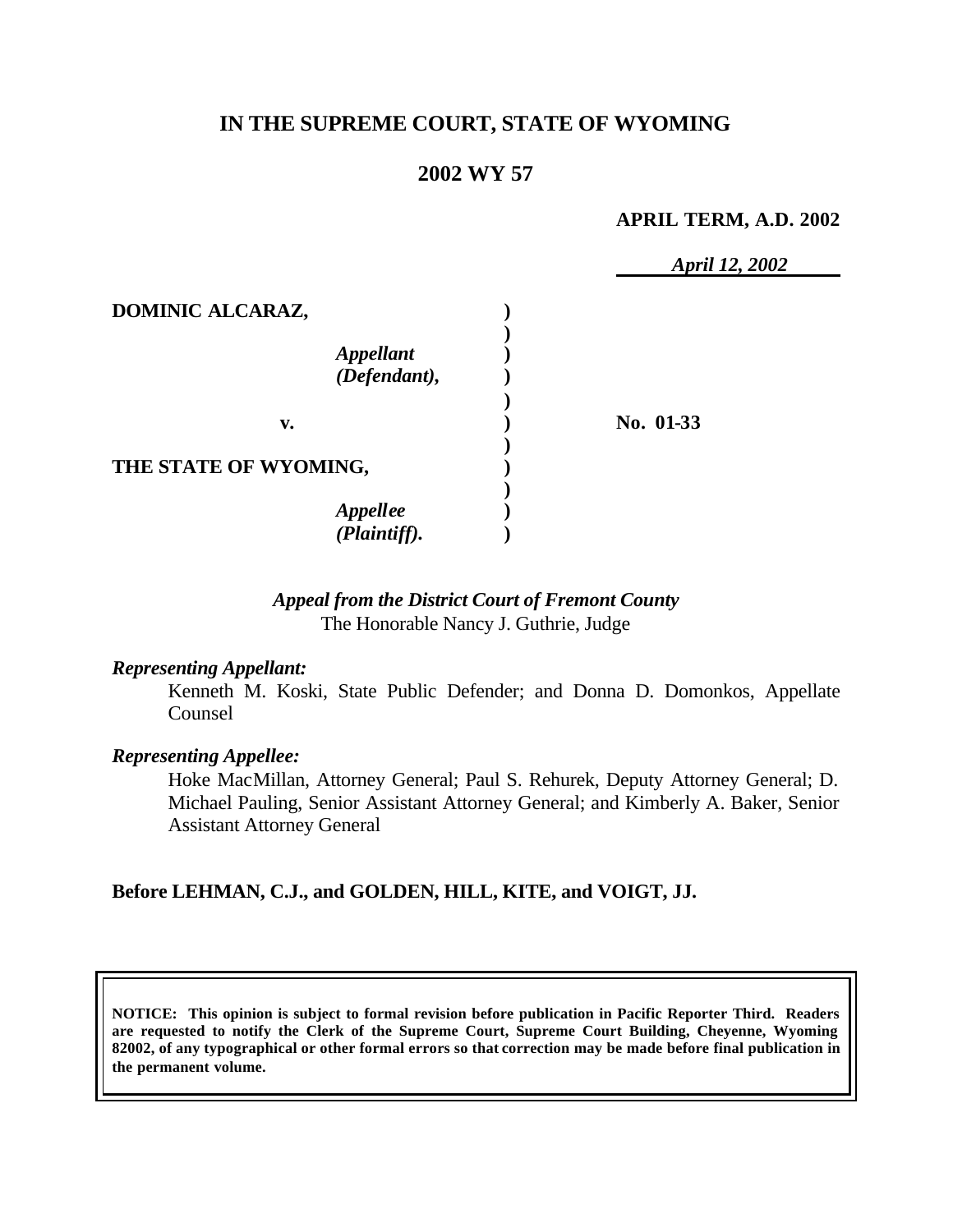### KITE, Justice.

[¶1] Dominic Alcaraz stole money from his employer and was convicted of felony larceny. The district court ordered him to pay \$5,617.35 in restitution to compensate the employer for the total cost of a surveillance system which was installed to investigate the thefts. Mr. Alcaraz appealed claiming the district court abused its discretion by ordering him to pay for the entire system. We agree and reverse and remand for a determination of what portion of the total cost of the system can reasonably be required as restitution when the standard herein set forth is applied.

### **ISSUES**

[¶2] Mr. Alcaraz presents the following issue for our review: "Whether the trial court abused its discretion when it ordered [Mr.] Alcaraz to pay for the surveillance camera equipment and costs of installation used to detect his crime?" The State of Wyoming rephrases the issue as: "Whether the district court abused its discretion in ordering restitution?" In his reply brief, Mr. Alcaraz states an additional issue: "Whether [the state] has failed to respond to all of [Mr. Alcaraz's] arguments which would require reversal of the restitution order?"

## **FACTS**

[¶3] The facts establishing Mr. Alcaraz's criminal conduct are not in dispute. Mr. Alcaraz worked for Mr. D's Food Center, a grocery store in Lander, and was in charge of cleaning the floors at night while the store was closed. On May 1, 2000, Mr. Alcaraz was at work when he opened a drawer and stole approximately \$300 from the store's safe room. On May 20, 2000, he stole approximately \$400 from a desk drawer in the customer service area. The store owner became suspicious and installed surveillance equipment in the customer service area. On June 23, 2000, the owner placed \$600 in marked bills in a bank bag on a desk in that area of the store. The following morning, the surveillance cameras showed Mr. Alcaraz stealing \$300 from the bank bag. The next night, the owner again placed marked money in a bank bag in a desk in the same area of the store. The Lander Police Department operated the surveillance equipment that night and recorded Mr. Alcaraz removing money from the bank bag. An officer subsequently found \$240 in marked money in Mr. Alcaraz's front pocket, and he arrested Mr. Alcaraz.

[¶4] Mr. Alcaraz pleaded guilty to felony larceny under Wyo. Stat. Ann. § 6-3-402(a) and (c)(iii) (LexisNexis 2001). The district court sentenced him to a prison term of not less than two years nor more than four years. It suspended the prison sentence and placed Mr. Alcaraz on supervised probation, ordering him to serve six months of jail time on weekends to be completed within three years. The district court also ordered him to pay \$100 to the crime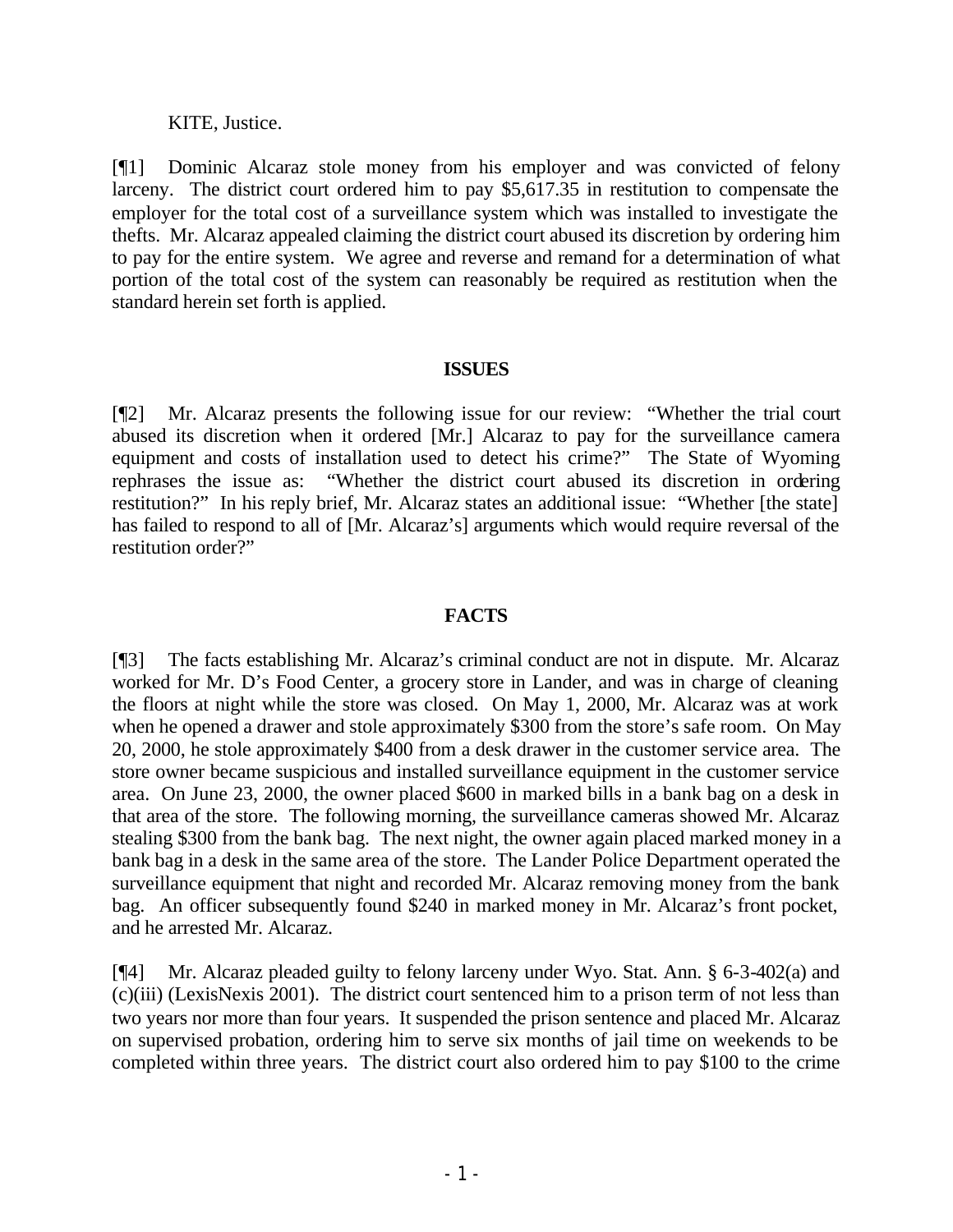victims compensation fund and  $$5,617.35$ <sup>1</sup> in restitution to compensate the store owner for the total cost of the surveillance equipment as well as installation. Mr. Alcaraz appealed.

## **STANDARD OF REVIEW**

 $[$ [15]

Appellate review of ordered restitution is confined to a search for procedural error or a clear abuse of discretion. The amount of restitution fixed by the trial court should be supported by evidence sufficient to afford a reasonable basis for estimating the loss. A challenge to the amount of restitution set by the court must demonstrate an abuse of discretion. "Judicial discretion is a composite of many things, among which are conclusions drawn from objective criteria; it means a sound judgment exercised with regard to what is right under the circumstances and without doing so arbitrarily or capriciously." *Brock v. State*, 967 P.2d 26, 27 (Wyo. 1998) (quoting *Vaughn v. State*, 962 P.2d 149, 151 (Wyo. 1998)).

*Stowe v. State*, 10 P.3d 551, 553 (Wyo. 2000) (some citations omitted).

### **DISCUSSION**

[¶6] Mr. Alcaraz contends the district court improperly ordered him to pay restitution for the total cost of the surveillance equipment the store owner installed to determine who was stealing money from the store. In Wyoming, restitution is authorized by Wyo. Stat. Ann. § 7-9-102 (LexisNexis 2001), which reads:

> In addition to any other punishment prescribed by law the court shall, upon conviction for any misdemeanor or felony, order a defendant to pay restitution to each victim as determined under W.S. 7-9-103 and 7-9-114 unless the court specifically finds that the defendant has no ability to pay and that no reasonable probability exists that the defendant will have an ability to pay.

[¶7] A sentencing judge is authorized in a criminal case to order a defendant convicted of a crime to pay to the victim of his crime actual pecuniary damages suffered by that victim as a result of the defendant's criminal activity. Wyo. Stat. Ann. § 7-9-103(b) (LexisNexis 2001). For purposes of restitution, "pecuniary damage" includes all damages "a victim could recover

<sup>&</sup>lt;sup>1</sup> The victim requested \$5,614.95 in restitution for the surveillance equipment. Both parties agree the additional \$2.40 ordered by the district court was a mistake.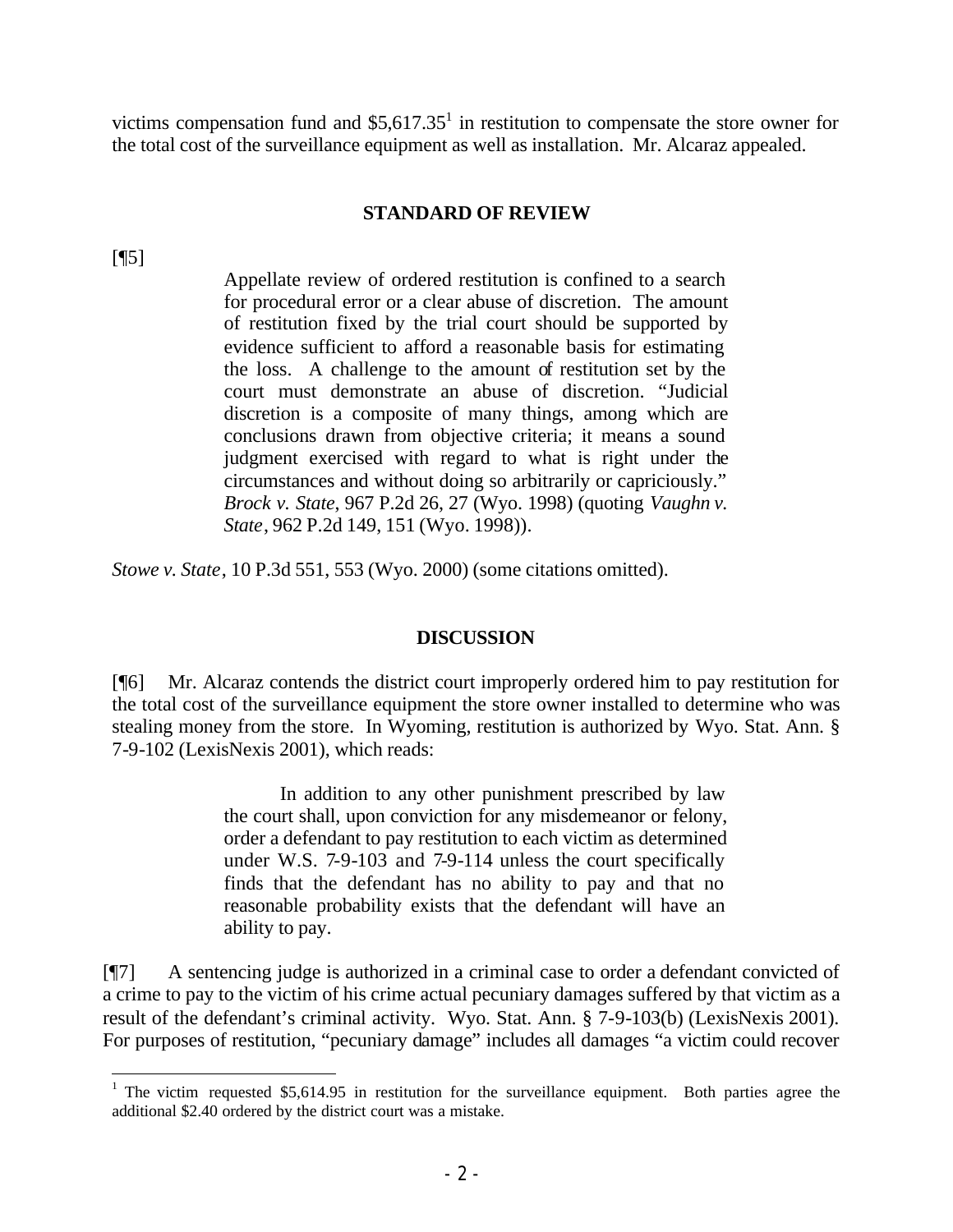against the defendant in a civil action arising out of the same facts or event." Wyo. Stat. Ann. § 7-9-101(a)(iii) (LexisNexis 2001). Mr. Alcaraz does not argue the district court was unauthorized to order restitution; rather, he questions whether the total cost of the surveillance equipment and its installation are pecuniary damages resulting from his criminal activity; i.e., could the store owner recover the cost of the surveillance equipment in a civil action.

[¶8] Neither party suggested a civil cause of action which could arise out of the same facts under which the store owner could recover against Mr. Alcaraz. However, we note the most closely applicable cause of action would be conversion. We have defined conversion as any distinct act of dominion wrongfully executed over one's property in denial of his right or inconsistent with it. *Cross v. Berg Lumber Company*, 7 P.3d 922, 929 (Wyo. 2000). In essence, "'[c]onversion occurs when a person treats another's property as his own denying the true owner the benefits and rights of ownership.'" *Id.* (quoting *Ferguson v. Coronado Oil Company*, 884 P.2d 971, 975 (Wyo. 1994)). In order to establish a cause of action in conversion, a plaintiff must show that:

> "(1) he had legal title to the converted property; (2) he either had possession of the property or the right to possess it at the time of the conversion; (3) the defendant exercised dominion over the property in a manner which denied the plaintiff his rights to use and enjoy the property; (4) in those cases where the defendants lawfully, or at least without fault, obtained possession of the property, the plaintiff made some demand for the property's return which the defendant refused; and (5) the plaintiff has suffered damage by the loss of the property."

*Id.* at 929-30 (quoting *Marchant v. Cook*, 967 P.2d 551, 556 (Wyo. 1998)). The proper measure of damages for conversion of property is the actual value of the property converted and may include reasonable expenses incurred in an effort to recover possession of the property. In *Cross*, 7 P.3d at 932, we held recovery costs are a species of special damages and upheld an award of special damages for the cost of numerous attempts to retrieve a converted road grader including the hiring of an airplane to search for the grader. Although Mr. Alcaraz paid back the amount of cash he stole, the store owner could recover special damages.

> When a conversion occurs, the injured party should receive full compensation for his actual losses. The damages in an action for conversion are measured by the sum of money necessary to compensate the plaintiff for all actual losses or injuries sustained as a natural and proximate result of the defendant's wrong. Special damages may be recovered in an action for conversion for any injury proximately resulting from the conversion.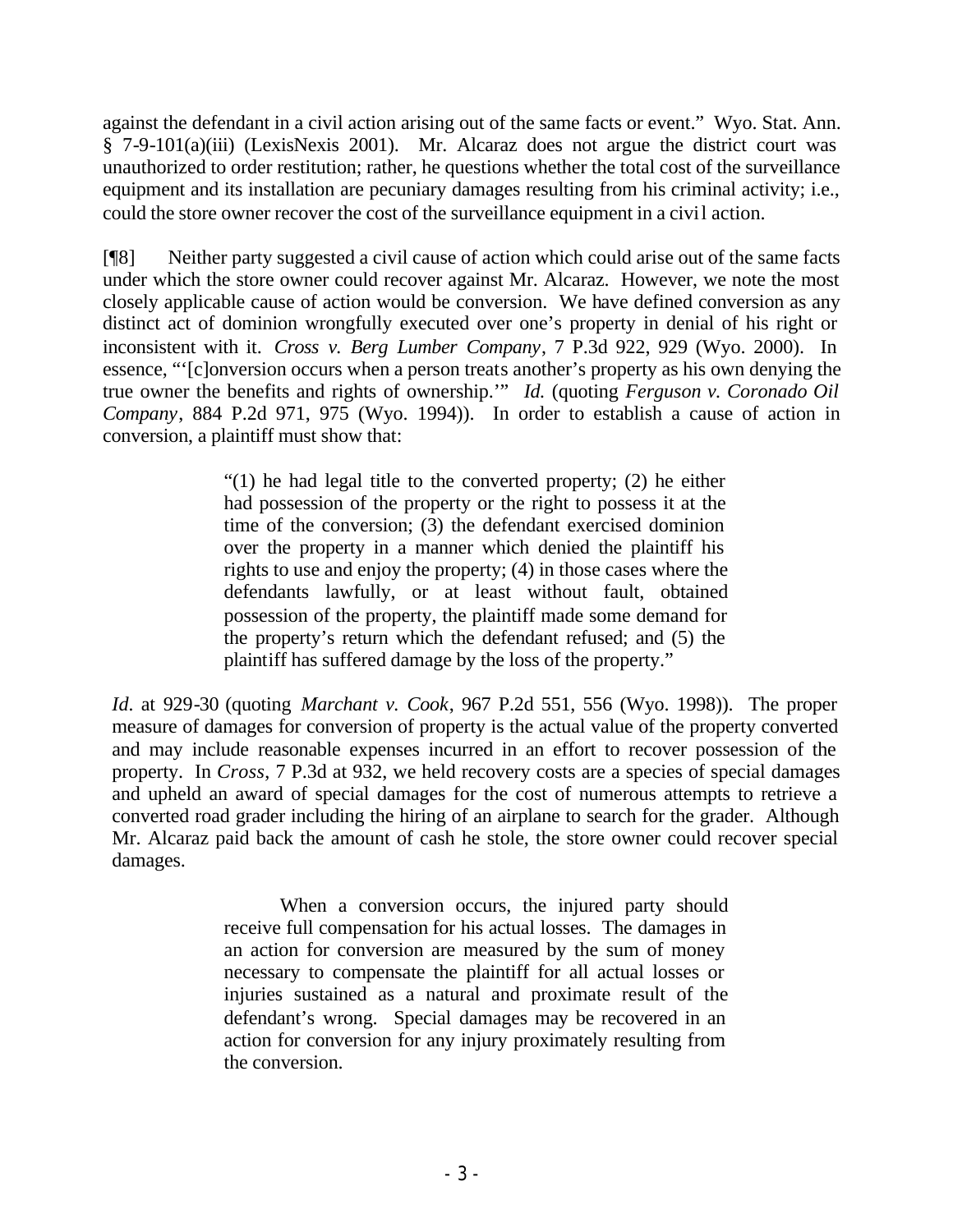18 Am. Jur. 2d *Conversion* § 117 at 230-31 (1985); *see also* Restatement (Second) of Torts § 927(2)(b) (1979) (damages may include the amount of any further pecuniary loss of which the deprivation has been a legal cause). Compensation for time and money spent in pursuit of the property may be recovered as special damages. 18 Am. Jur. 2d *Conversion* § 117 (1985).

[¶9] To justify restitution for the surveillance system costs, Mr. Alcaraz's criminal conduct must have been a proximate cause of the store owner's purchasing the surveillance equipment. We have identified legal causation as conduct which is a substantial factor in bringing about the injuries set out in the complaint. *Buckley v. Bell*, 703 P.2d 1089, 1091 (Wyo. 1985). If, however, the conduct created only a condition or occasion for the harm to occur, it would be regarded as a remote, not a proximate, cause and would not be a substantial factor in bringing about the harm. *Id.* at 1092.

[¶10] We have considered causation in the context of restitution in two cases. In *Fales v. State*, 908 P.2d 404, 412 (Wyo. 1995), Ms. Fales was ordered to pay \$11,532.04 in restitution for damages sustained when one of her cohorts stole a van. Ms. Fales took a ride in the van; however, she was not charged with any crime linked to the van, nor did she admit having anything to do with its theft or destruction. 908 P.2d at 412. Instead, Ms. Fales was charged with accessory before the fact to burglary and of burglary for her involvement in a crime spree at the local junior high school and the high school. *Id*. at 407. We determined the prerequisite of a sufficient relationship between Ms. Fales' criminal activity and the damage to the van did not exist and, therefore, the restitution order was improper. *Id*. at 413.

[¶11] In *Dreiman v. State*, 825 P.2d 758 (Wyo. 1992), we held the district court properly ordered Mr. Dreiman to pay restitution for the costs the victim incurred to change her locks which she did because he continually telephoned and contacted her. We held Mr. Dreiman's admitted harassment was a substantial factor in causing the victim to purchase the new locks.

[¶12] Costs related to surveillance equipment were allowed as restitution in a case involving burglary in *State v. Smith*, 831 P.2d 1082 (Wash. 1992) (en banc). There, Mr. Smith burglarized a bank and tripped three surveillance cameras which then photographed different areas of the bank. The bank incurred costs for the use of technicians who worked on the cameras and for the development and replacement of the film. 831 P.2d at 1083. The court ordered Mr. Smith to pay restitution to the bank for those costs. The applicable statute required in pertinent part: "'*Restitution ordered by a court pursuant to a criminal conviction shall be based on easily ascertainable damages for injury to or loss of property*.'" *Id*. at 1084 (quoting former RCW 9.94A.142(1)). The Washington Supreme Court held the funds spent by the bank were "property" that was lost as a direct result of the crime and, therefore, the award of restitution was proper. *Id.* In that situation, Mr. Smith's criminal conduct– burglary–was a proximate cause of the costs incurred to investigate the crime.

[¶13] In this case, the district court found a sufficient relationship between Mr. Alcaraz's criminal conduct and the store owner's purchase of the surveillance equipment. The store owner testified that, had Mr. Alcaraz not been stealing, the store would not have purchased